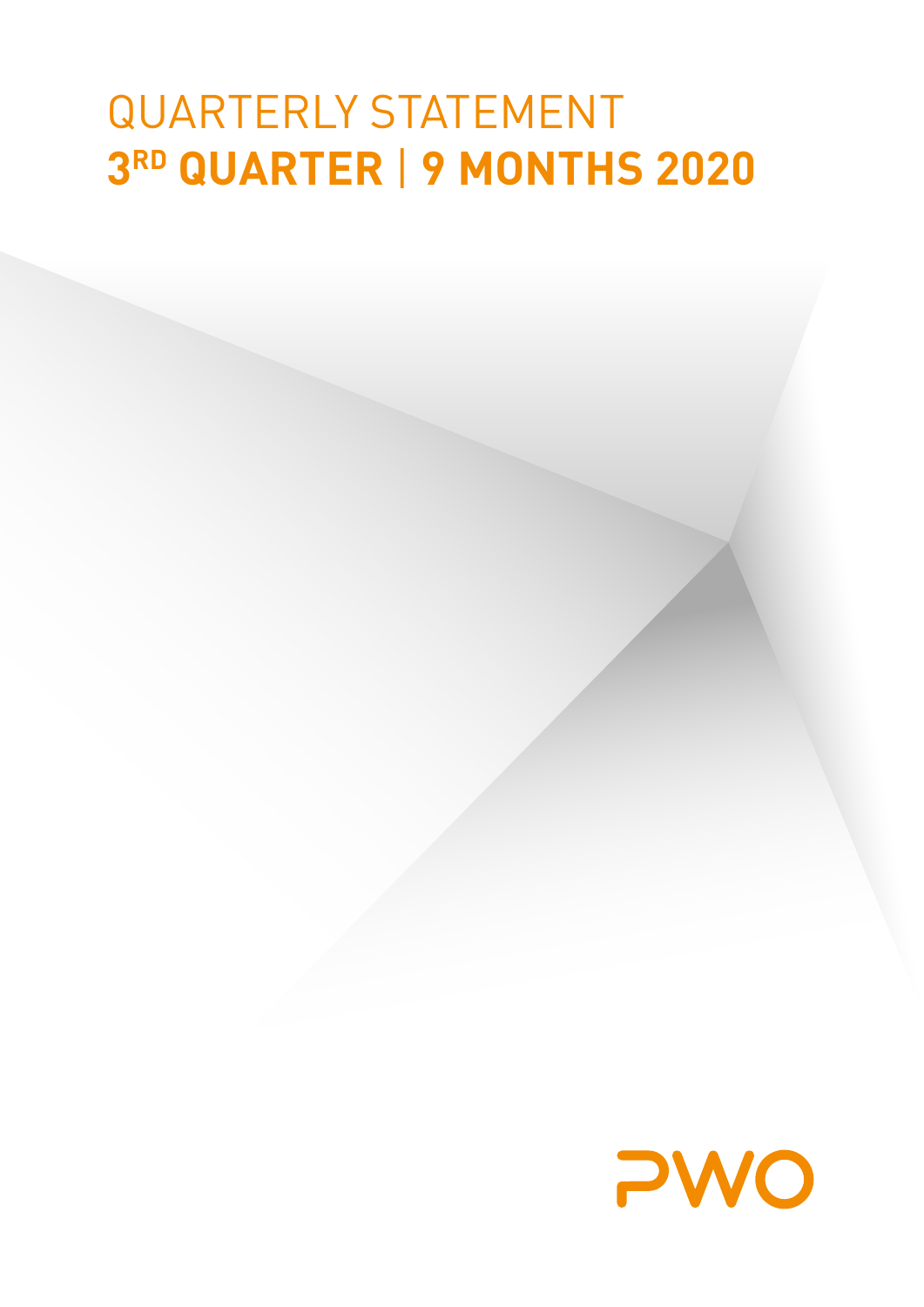### DEAR SHAREHOLDERS AND BUSINESS ASSOCIATES,

The situation in the international automotive industry eased significantly during the third quarter of the 2020 fiscal year regarding the feared effects of the corona pandemic. Following the massive slump in revenue in the second quarter, some of our locations were already able to match their prior-year levels. This positive development was met with the substantial reduction in costs during the crisis, so that overall, it was possible to generate positive results (EBIT before currency effects). This is a great achievement shared by all employees groupwide.

Our international locations, in particular, recorded positive performance in the third quarter. Not only did demand at these locations return more quickly than at our Oberkirch site, but we also had greater flexibility in adjusting our employee numbers abroad than in Germany. Just as important, however, is the fact that all locations have been consistently implementing process improvements for some time now, which has strengthened their competitiveness. Here the solid earnings momentum at our location in China deserves a special mention.

At our Oberkirch, in contrast, the ongoing adjustments have not been sufficient enough to bring about a sustainable improvement in the location's economic situation. We therefore made a decision in the reporting quarter to make extensive personnel adjustments in an effort to achieve savings of around EUR 12 million as early as in the upcoming fiscal year. A voluntary program is currently underway with the aim of reducing the workforce by 150 to 200 people. The required agreements are currently being negotiated with the works council.

The Oberkirch site will continue to be covered by a supplementary collective agreement that includes job security until December 31, 2020. As of January 2021, redundancies will need to be made on operational grounds if the savings targets have not yet been achieved. Such reductions are very painful and should be implemented in a socially acceptable manner. They are however necessary to secure the location's future viability. Taking these steps, we intend to ensure that we can continue to provide our customers with the services they demand and appreciate from PWO.

The new business achieved in the first nine months of 2020 – with a lifetime volume of around EUR 350 million, including around EUR 190 million in the third quarter – emphatically underscores our market position.

Oberkirch, November 2020

The Management Board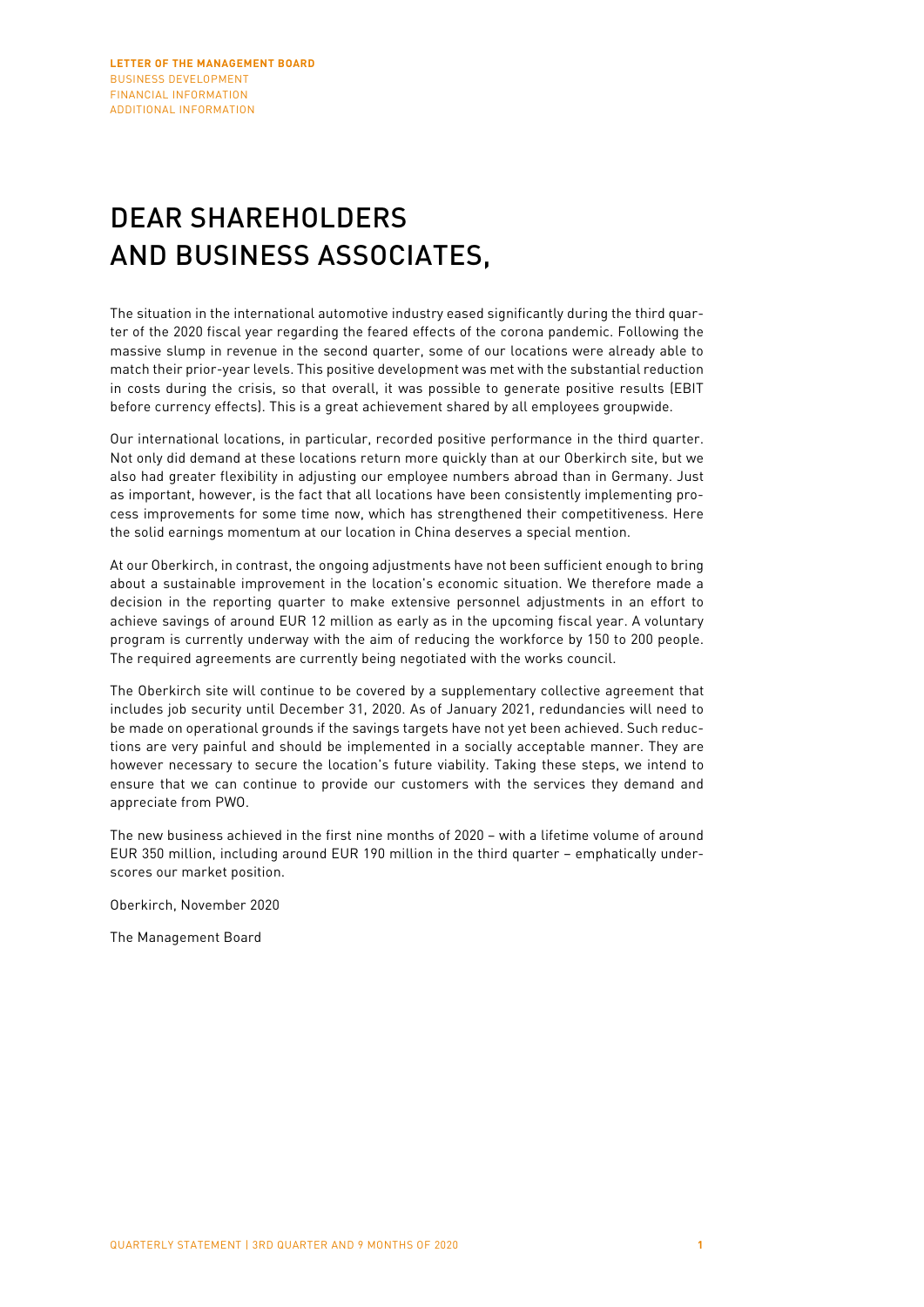#### **SELECTED SEGMENT AND GROUP INFORMATION**

| <b>EURK</b>                     |           |                       |                      |        |                                 |          |
|---------------------------------|-----------|-----------------------|----------------------|--------|---------------------------------|----------|
| First 9 months of 2020          | Germany   | <b>Rest of Europe</b> | <b>North America</b> | Asia   | <b>Consolidation</b><br>effects | Group    |
| Total revenue <sup>1</sup>      | 138,039   | 43,906                | 57,849               | 29,713 | $-12,128$                       | 257,379  |
| Total output                    | 138,527   | 43,906                | 57,849               | 29,713 | $-12,127$                       | 257,868  |
| EBIT before currency effects    | $-11,317$ | 2,027                 | 1,313                | 5,058  | 0                               | $-2,919$ |
| EBIT including currency effects | $-12,572$ | 2,031                 | 1,343                | 4,828  | 22                              | $-4,348$ |
| Investments                     | 2,487     | 933                   | 6,522                | 622    | 0                               | 10,564   |
| 9 months 2019                   |           |                       |                      |        |                                 |          |
| Total revenue <sup>1,2</sup>    | 195,174   | 59,024                | 75,984               | 31,296 | $-16, 154$                      | 345,324  |
| Total output                    | 195,984   | 59,024                | 75,985               | 31,297 | $-16, 154$                      | 346,136  |
| EBIT before currency effects    | 5,061     | 4,994                 | 2,904                | 1,403  | -48                             | 14,314   |
| EBIT including currency effects | 3,729     | 4,981                 | 2,890                | 1,598  | $-77$                           | 13,121   |
| Investments                     | 9,940     | 6,195                 | 5,324                | 2,466  | 0                               | 23,925   |

<sup>1</sup> External revenue are shown in the "Group" column.

<sup>2</sup> Adjustments due to change in accounting (see the section on inventories in the 2019 Annual Report, page 65).

## RESULTS OF **OPERATIONS**

As explained in the 2019 Annual Report, certain prior-year figures have been adjusted due to changes in accounting. The following explanations refer to the adjusted figures.

After the massive slump in the second quarter of 2020, revenue recovered significantly in the third quarter. At EUR 99.2 million (p/y: EUR 108.5 million), revenue in the past three months was only 8.5 percent lower than in the same period in the prior year, while the year-on-year decline for the nine-month period still amounted to 25.5 percent. International locations were the drivers of the business pick-up in the third quarter.

Despite the challenges associated with the corona pandemic, the Group reported clearly positive EBIT before currency effects in both reporting periods prior to recognizing provisions of EUR 10.0 million for personnel adjustments at the Oberkirch location. The positive results were a consequence of PWO's ongoing process improvements and stringent cost-cutting.

The cost of materials ratio in both reporting periods was lower year-on-year due, in particular, to changes in the sourcing of tools, which was largely done externally. Staff costs, which are less variable than many other operating expenses, could be reduced in absolute terms before provisions. Depreciation and amortization also remained below the previous year's level due to reduced investments.

The currency effects shown in the table above impacted other operating income and other operating expenses. Excluding these effects, the corresponding expense ratio decreased in the first nine months significantly more than reported in the income statement. Cost reductions were achieved in all line items, with the largest single savings resulting from the reduction in temporary workers currently employed.

Including currency effects, EBIT for the nine-month period was negative at EUR -4.3 million (p/y: EUR 13.1 million). A lower year-on-year level of financial expenses had a positive effect on the earnings situation. In total, the net loss for the nine-month period amounted to EUR -6.8 million (p/y: EUR 5.7 million) and earnings per share equaled EUR -2.17 (p/y: EUR 1.83).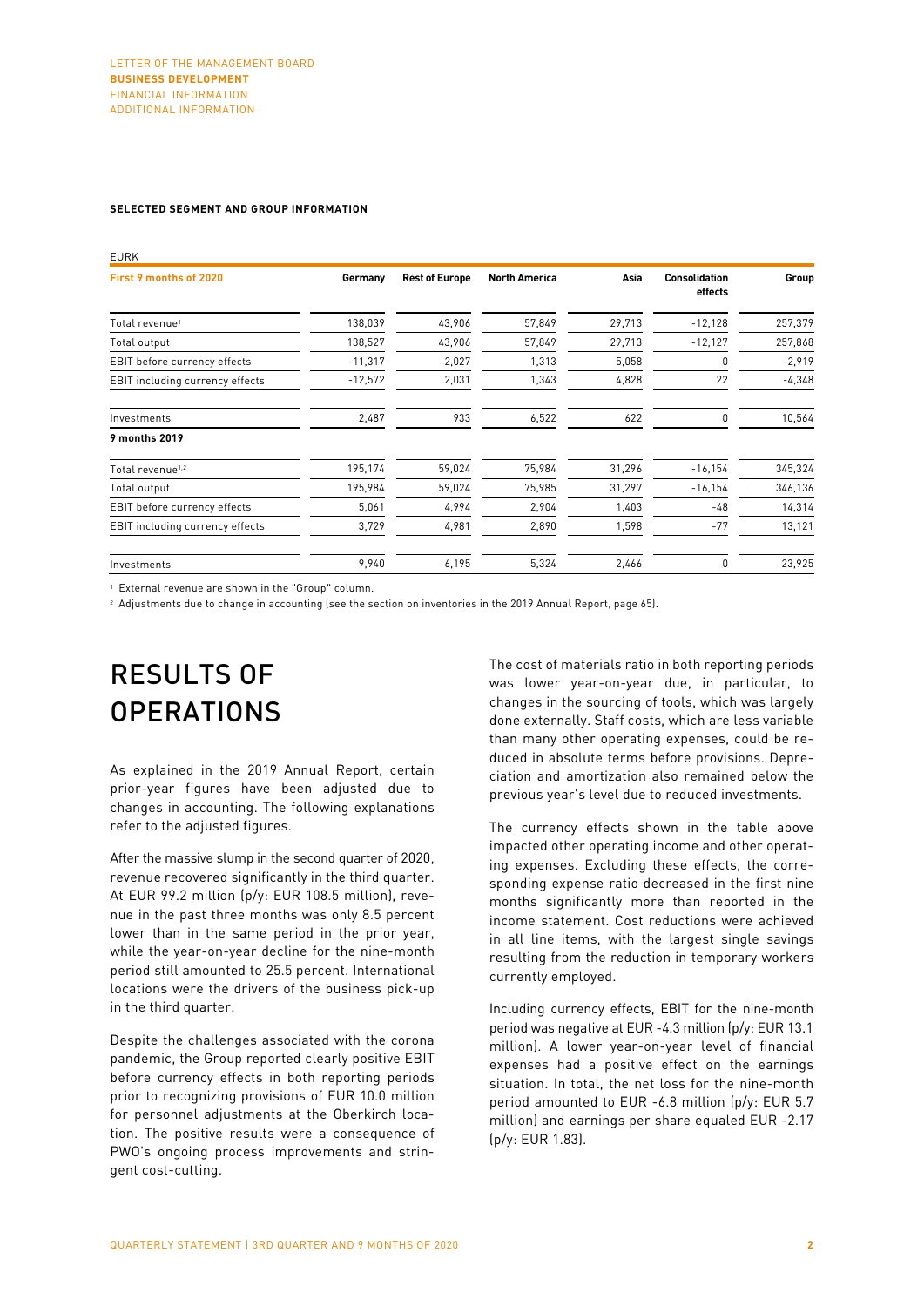The net loss for the third quarter amounted to EUR -3.9 million (p/y: EUR 1.3 million) and earnings per share equaled EUR -1.24 (p/y: EUR 0.40).

### **SEGMENTS**

The PWO Group is represented worldwide with five production and four assembly locations. As the latter are separate operating sites from the production sites, the following explanations are based on the five production sites or companies.

The following discussion of the segment results refers to EBIT before currency effects as this is the figure that best reflects the Group's operating development.

In the first nine months of the year, our locations largely recorded declines in revenue of more than 20 percent, while the German location was more effected by the corona pandemic, suffering a decline of almost 30 percent. The Asia segment, in contrast, benefitted from the better market development in that region and was down around 5 percent.

In the third quarter, revenue at the Oberkirch location, which forms the Germany segment, remained just under 20 percent below the previous vear's level. As a result of far-reaching cost reductions, the extensive use of short-time work schedules and a variety of process improvements, this location was still able to achieve a break-even EBIT before provisions.

As the recovery in demand in Germany is expected to be slow, the short-term measures that have been effective so far will not be sufficient enough, and a sustainable solution to the structural problems at the Oberkirch location will need to be found. For this reason, a decision was made in the reporting quarter to reduce the number of employees by 150 to 200 before the end of the current fiscal. This is to take place initially within the scope of a voluntary program. Negotiations with the works council on the agreement required to do this are still ongoing.

The Czech location, which forms the Rest of Europe segment, almost matched the level of revenue achieved in the third quarter of the prior year and recorded solid earnings. EBIT at this location was also clearly positive for the nine-month period.

In Czechia, the public sector has offered only very limited wage subsidies to support companies. PWO has therefore significantly adjusted the number of employees this year and even reduced this number again slightly in the third quarter.

Revenue in the North America segment, which consists of the sites in Canada and Mexico, managed to increase slightly in the third quarter versus the prior year. EBIT in both reporting periods was clearly positive and reached an even double-digit margin in the third quarter. Contributing to the good performance at both locations was, above all, a rapid recovery in customer call orders. In addition, both locations continued to stringently manage their costs.

In the first quarter of 2020, the Canadian location undertook a considerable temporary reduction in the number of employees as this was the only way under the local law to make them eligible for state support. At the end of September, PWO was able to reemploy a significant number of them. Nevertheless, the current number of employees is still around 15 percent lower than the level at the end of the 2019 fiscal year.

In Mexico, state aid was not available to companies. Even during the lockdown, PWO largely retained its well-trained teams as they would be needed for the scheduled start-ups and ramp-ups of new series productions. The positive earnings performance in the third quarter was made possible despite the fact that the number of employees on the reporting date was already back at the level at the start of the 2020 fiscal year.

The Asia segment, which includes PWO's activities in China, achieved revenue in the third quarter, which significantly exceeded the previous year's level, as well as a high EBIT margin. This segment also had the same number of employees at the end of the reporting period as on December 31, 2019. In Asia, PWO has significantly increased its EBIT from quarter to quarter during the current fiscal year. This performance underscores the process quality and stability of the business that has now been achieved in this segment.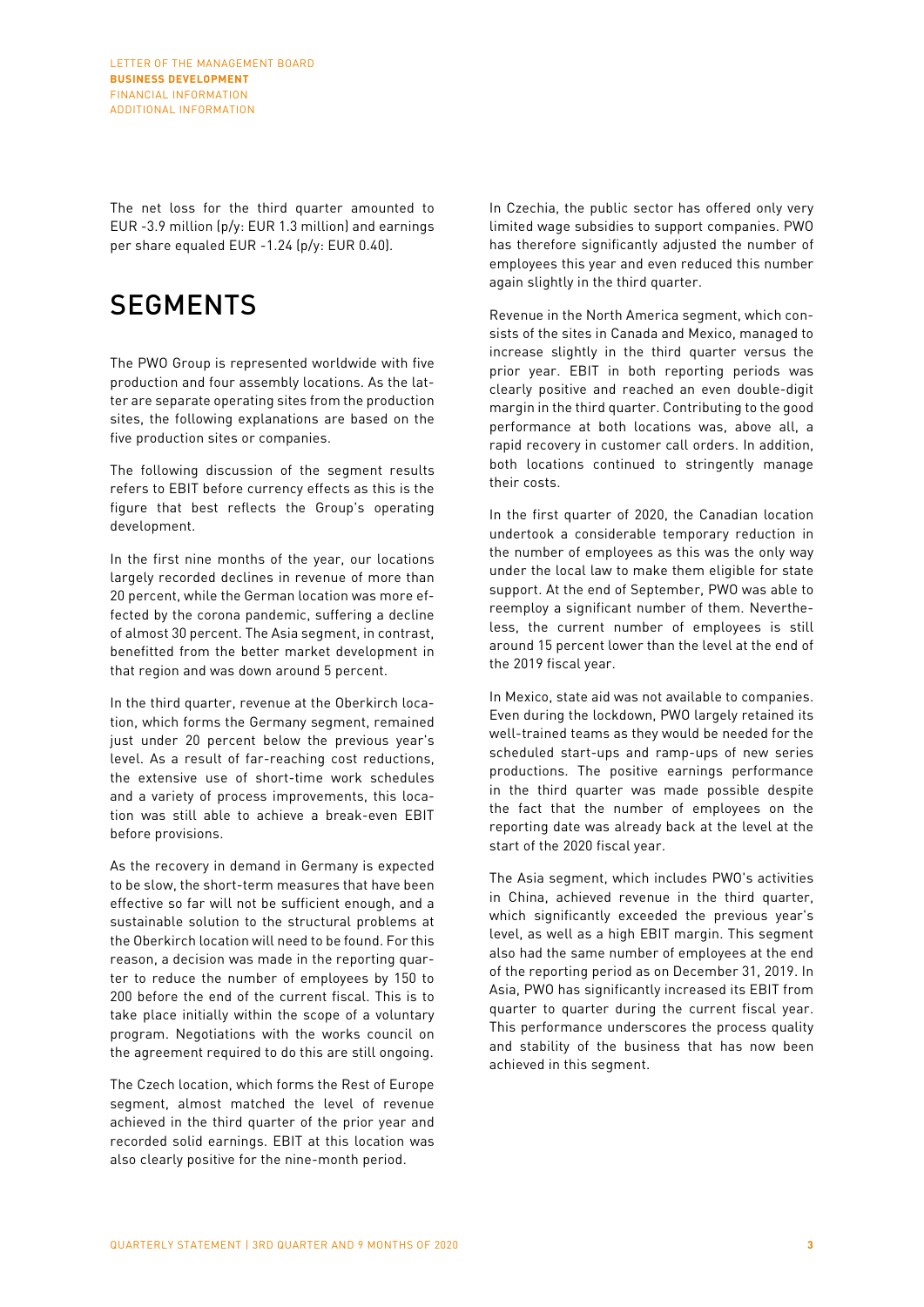

#### **EQUITY RATIO** IN PERCENT

### NET ASSETS AND FINANCIAL POSITION

The development of the balance sheet was affected by a decline in business, limited investments and the Group's efforts to secure its liquidity. In the process, the balance sheet structure has not changed significantly compared to December 31, 2019.

Total assets overall decreased from EUR 391.6 million as of December 31, 2019 to EUR 378.1 million as of the reporting date. This decline would have been even more significant had there not been an increase in cash and cash equivalents from EUR 1.4 million to EUR 14.3 million for reporting daterelated reasons.

Contributing to the decline in total assets was noncurrent assets, particularly lower property, plant and equipment as a result of the reduction in investment. In the case of current assets, contract assets, in particular, were down on the previous year. This decline stemmed mainly from working off the backlog of current tool orders, while there were no series start-ups over the last several months that required the preparation of a similar level of tools.

PWO took advantage of the lower level of working capital on the balance sheet to reduce net debt from EUR 132.5 million at the end of the previous fiscal year to EUR 111.2 million as of the reporting date. The credit lines committee at the end of the last fiscal year still exist in full giving the Company continued access to extensive free lines.

Today's financial liabilities consist primarily of a syndicated loan and promissory note with several tranches.

The financial covenants agreed to in relation to these liabilities were met as of the reporting date for the promissory note. A waiver arrangement was utilized for the syndicated loan. PWO has been in close and constructive dialog with its financing partners since the start of the economic crisis. The Company has also been regularly monitoring the utilization of loans from government support programs that were created in response to the corona pandemic.

On the liabilities side of the balance sheet, the reduction in total equity and liabilities over the course of the nine-month period resulted, among others, from lower equity. In addition to the net loss for the period, the reduction was also due to a higher allocation to pension provisions as a result of the change in capital market interest rates. Negative currency differences were also recognized directly in equity.

Also contributing to the decline in total equity and liabilities were lower financial liabilities, which were partially reclassified from non-current to current items as of the reporting date, as well as lower other financial liabilities. The latter concerned mainly derivatives. In contrast, there was an increase in trade payables.

The equity ratio decreased to 28.2 percent as of September 30, 2020, compared to 30.1 percent as of December 31, 2019.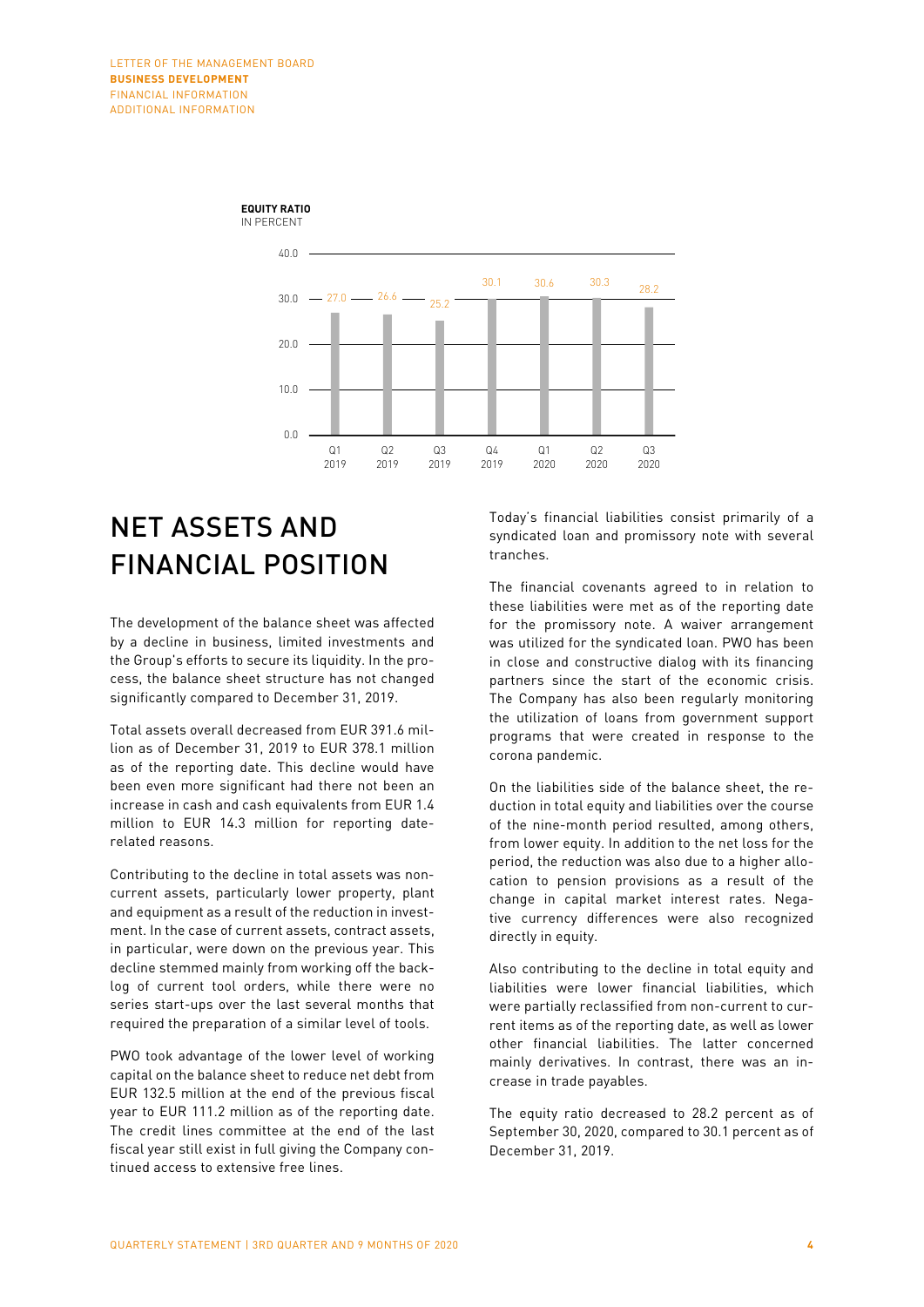Cash flow from operating activities amounted to EUR 37.0 million (p/y: EUR 36.4 million) and remained at the previous year's level.

Cash flow was impacted significantly by the net loss for the period of EUR 6.8 million (p/y: net income of EUR 5.7 million). The cash inflow from changes in current and non-current assets was also lower than in the previous year. Non-cash expenses, in contrast, made a positive contribution, amounting to EUR 8.6 million (p/y: EUR -14.4 million). This item consists primarily of currency effects, hedging and changes in pension liabilities. In the reporting quarter, this item was supplemented by an allocation of EUR 10 million to provisions for personnel adjustments.

Cash flow from operating activities was offset by a significantly lower level of cash flow from investing activities of EUR -9.8 million (p/y: EUR -17.9 million). Investments in the reporting period are explained in the following section.

Free cash flow after interest paid and received amounted to EUR 22.0 million (p/y: EUR 14.2 million). The use of governmental options to defer taxes and duties supported this positive development.

The cash-effective change in cash and cash equivalents over the nine-month period amounted to EUR 18.2 million. Included in the item was the net repayment of borrowings and lease liabilities of EUR 3.8 million.

In the previous year, borrowings and lease liabilities were reduced on balance by EUR 6.3 million, and dividends in the amount of EUR 4.2 million were distributed. This had resulted in a casheffective change in cash and cash equivalents of EUR 3.7 million.

### INVESTMENTS

As described in the segment report, investments in the nine-month period amounted to EUR 10.6 million (p/y: EUR 23.9 million) and were significantly below the previous year's level. This reflects our efforts to secure liquidity. At present, we are concentrating exclusively on production-related projects, with the structural expansion of the loca-

tion taking a backseat. Except for the investment at the Canadian location, investment volumes overall were significantly lower than in the prior year.

A total of EUR 2.5 million (p/y: EUR 9.9 million) was invested at the German location. Investments were made primarily in equipment for housing production, control and storage technology, as well as for a welding system. In the Rest of Europe segment, investments of EUR 0.9 million (p/y: EUR 6.2 million) were allocated to various smaller items. The China locations incurred an investment volume of EUR 0.6 million (p/y: EUR 2.5 million), primarily for production equipment for instrument panel carriers.

The North American locations are preparing for the new upcoming start-ups and ramp-ups of production for instrument panel carriers. At EUR 6.5 million (p/y: EUR 5.3 million), investments at those locations exceeded the previous year's volume as a result of the higher investment in Canada.

Both countries installed additional production equipment, primarily for the production of instrument panel carriers. Each country also purchased an additional forming press.

### NEW BUSINESS

In the third quarter of the reporting year, PWO's customers decided on a number of tenders. PWO was very successful and won a large volume of new business.

The Czech location, in particular, was impressive one again in its specialty area of seats. As a result, we will be indirectly supplying the new German plant of an American pioneer in electromobility, among others.

We continue to succeed because we not only develop the best solutions closely aligned with the customer's requirements, but also offer them competitive production concepts.

Overall, we generated new business volume of around EUR 350 million in the first nine months, including the related tool volumes of around EUR 25 million.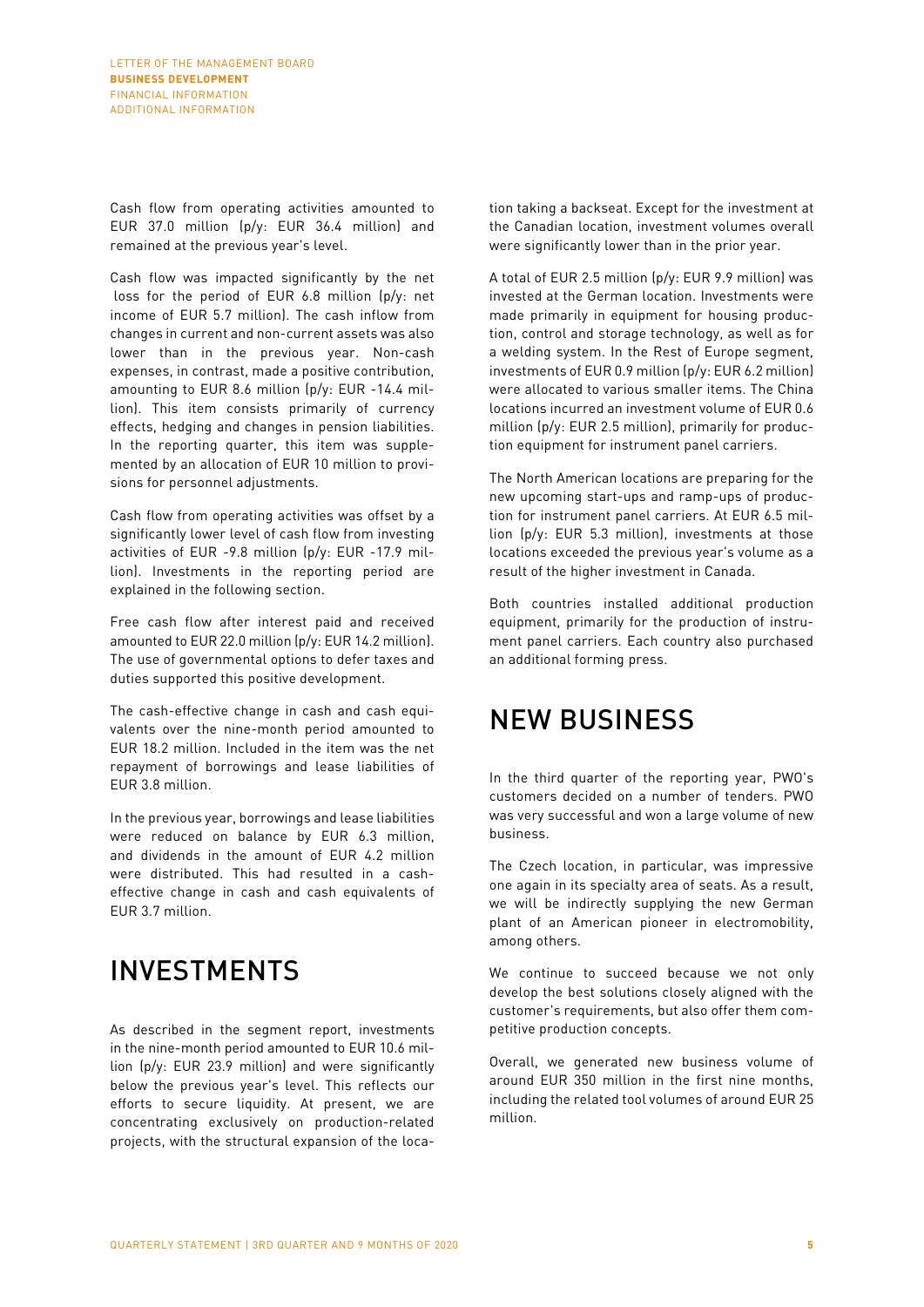

#### **NEW BUSINESS (LIFETIME VOLUME OF SERIES AND TOOL ORDERS)** IN EUR MILLION

In addition to the seat components already mentioned, we won larger volumes for chassis and steering components as well as for electronic braking systems. In the future, we will supply air spring components to the premium platform for electric cars of a renowned German manufacturer, among others. We are also pleased with our receipt of new orders for instrument panel carriers, which includes those for the platform of a German premium car manufacturer who we will supply for the first time in this area.

The new orders will be manufactured at our locations in Germany, China, Mexico and Czechia. Our current new business is scheduled to start production primarily in the 2022 fiscal year. Although attention is increasingly turning to the following year.

The lifetime of the new series is largely within the range of 5 to 8 years on average that is typical for our business. The lifetime can also be considerably longer than this if the components are supplied to the automobile manufacturers' production platforms or if non-model-bound components are produced for suppliers.

### REPORT ON OPPORTU-NITIES AND RISKS

The opportunities and risks for the development of the PWO Group and its segments presented in the 2019 Annual Report remain valid.

Looking towards the business development in the fourth quarter of the reporting year, the future

course of the economy as a whole, as well as the automotive industry, will continue to be influenced, above all, by the progression of the corona pandemic. Consequently, there are both positive and negative trends.

On the positive side, social life is returning, and economic performance in many countries is rising again significantly. In the automotive industry, production has visibly improved worldwide with new registrations in September exceeding the previous year's level in some countries, and delivery times increasing. In some cases, automobile manufacturers are even hiring temporary workers again to cover peak order periods.

On the negative side, the number of infections is rising sharply in many countries. Once again, warnings are being issued against the risk of tougher measures again, including lockdowns. The assessment of the development in the fourth quarter is therefore still plagued by tremendous uncertainty.

### REPORT ON FORECASTS AND OUTLOOK

The pure operating business in the third quarter i.e., before provisions for personnel adjustments in Oberkirch, developed positively. Without external, corona-related burdens, this trend should continue in the fourth quarter barring the usual seasonal effects in December. In addition, business normalization implies, to a certain extent, an increase in operating expenses again following their significant drop in recent months.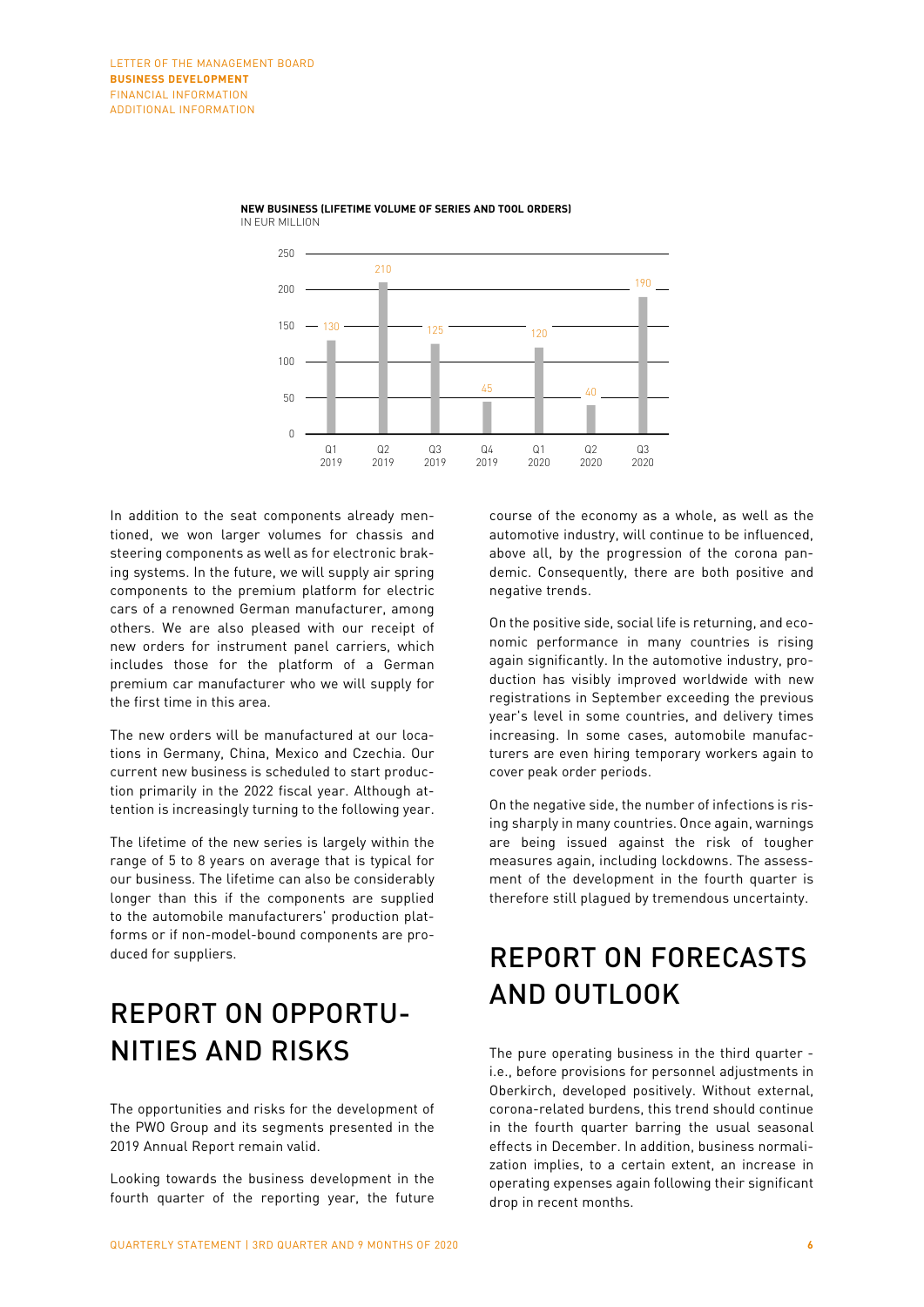Nevertheless, the risks described in the Report on Opportunities and Risks are associated with such considerable uncertainty that we still do not consider it possible to make a forecast for the 2020 fiscal year with the usual level of detail.

In terms of revenue, we now anticipate a level of EUR 350 million for the current year. Due to the high level of provisions, we expect EBIT before currency effects to be negative.

Free cash flow will depend to a large extent on the detailed structure of the personnel adjustments. Free cash flow – similar to investments and the equity ratio – is expected to be significantly below the prior year's level. The dynamic leverage ratio is expected to be visibly higher than in the previous year.

We had solid new business development in the third quarter, and we believe we are well-positioned for a number of tenders that are still to be decided this year. After the corona-induced low volume in the second quarter, however, it is not yet clear whether we will be able to achieve an order volume in excess of more than EUR 500 million, which was originally expected for 2020.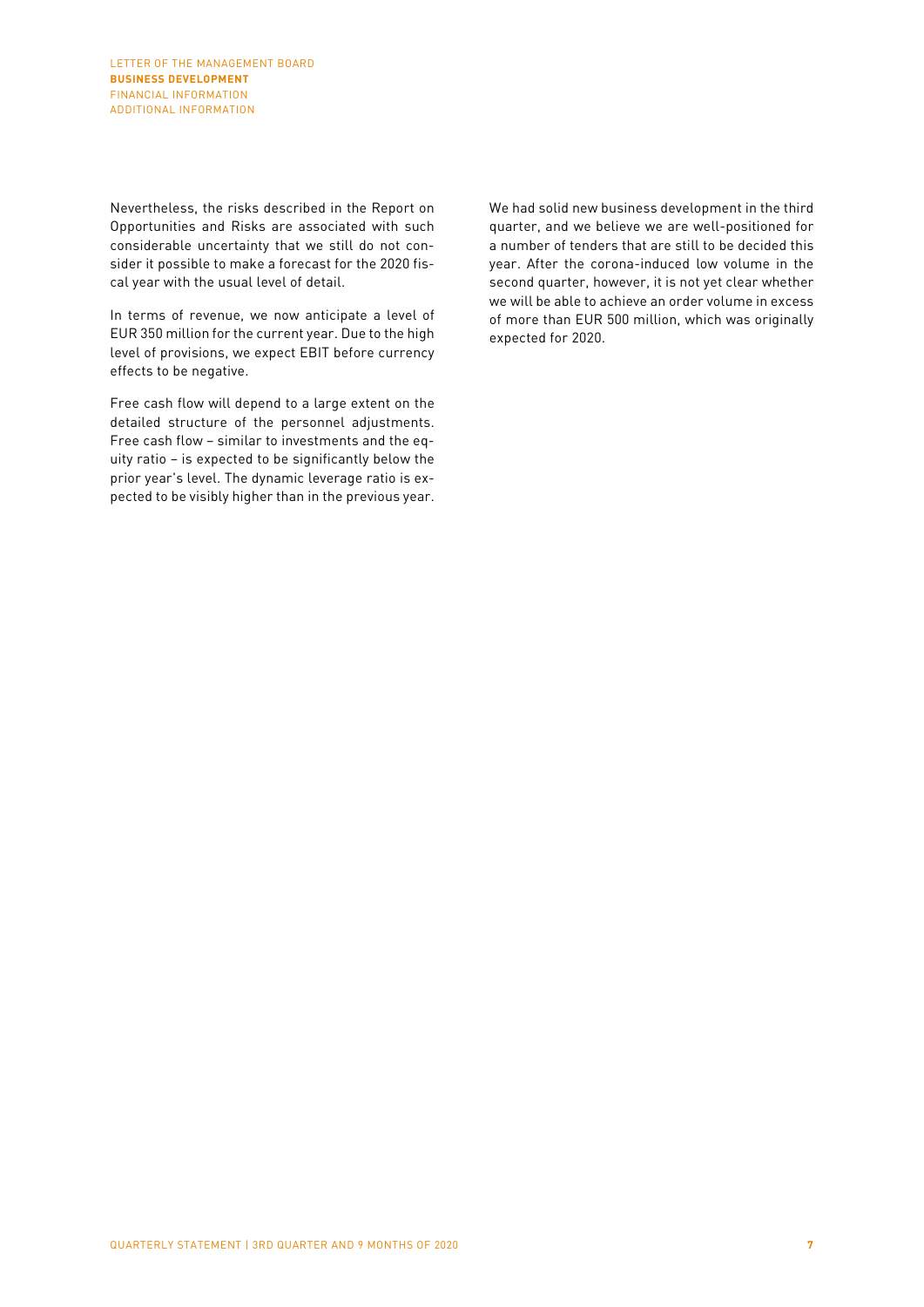### CONSOLIDATED INCOME STATEMENT

| <b>EURK</b>                       |          |         |         |         |
|-----------------------------------|----------|---------|---------|---------|
|                                   | Q3 2020  | % share | Q3 2019 | % share |
| Revenue <sup>1</sup>              | 99,219   | 99.9    | 108,452 | 98.4    |
| Own work capitalized <sup>1</sup> | 142      | 0.1     | 225     | 1.6     |
| TOTAL OUTPUT                      | 99,361   | 100.0   | 108,677 | 100.0   |
| Other operating income            | 1,390    | 1.4     | 3,480   | 3.2     |
| Cost of materials                 | 52,120   | 52.5    | 58,707  | 54.0    |
| Staff costs                       | 36,711   | 36.9    | 31,012  | 28.5    |
| Depreciation and amortization     | 6,327    | 6.4     | 6,492   | 6.0     |
| Other operating expenses          | 9,828    | 9.9     | 12,606  | 11.6    |
| <b>EBIT</b>                       | $-4,235$ | $-4.3$  | 3,340   | 3.1     |
| Financial expenses                | 1,882    | 1.9     | 1,853   | 1.7     |
| <b>EBT</b>                        | $-6,117$ | $-6.2$  | 1,487   | 1.4     |
| Income taxes                      | $-2,255$ | $-2.3$  | 230     | 0.2     |
| <b>NET INCOME FOR THE PERIOD</b>  | $-3,862$ | $-3.9$  | 1,257   | 1.2     |
| Earnings per share in EUR         | $-1.24$  |         | 0.40    |         |

<sup>1</sup> Previous-year figures adjusted due to change in accounting (see section on inventories in the 2019 Annual Report, page 65).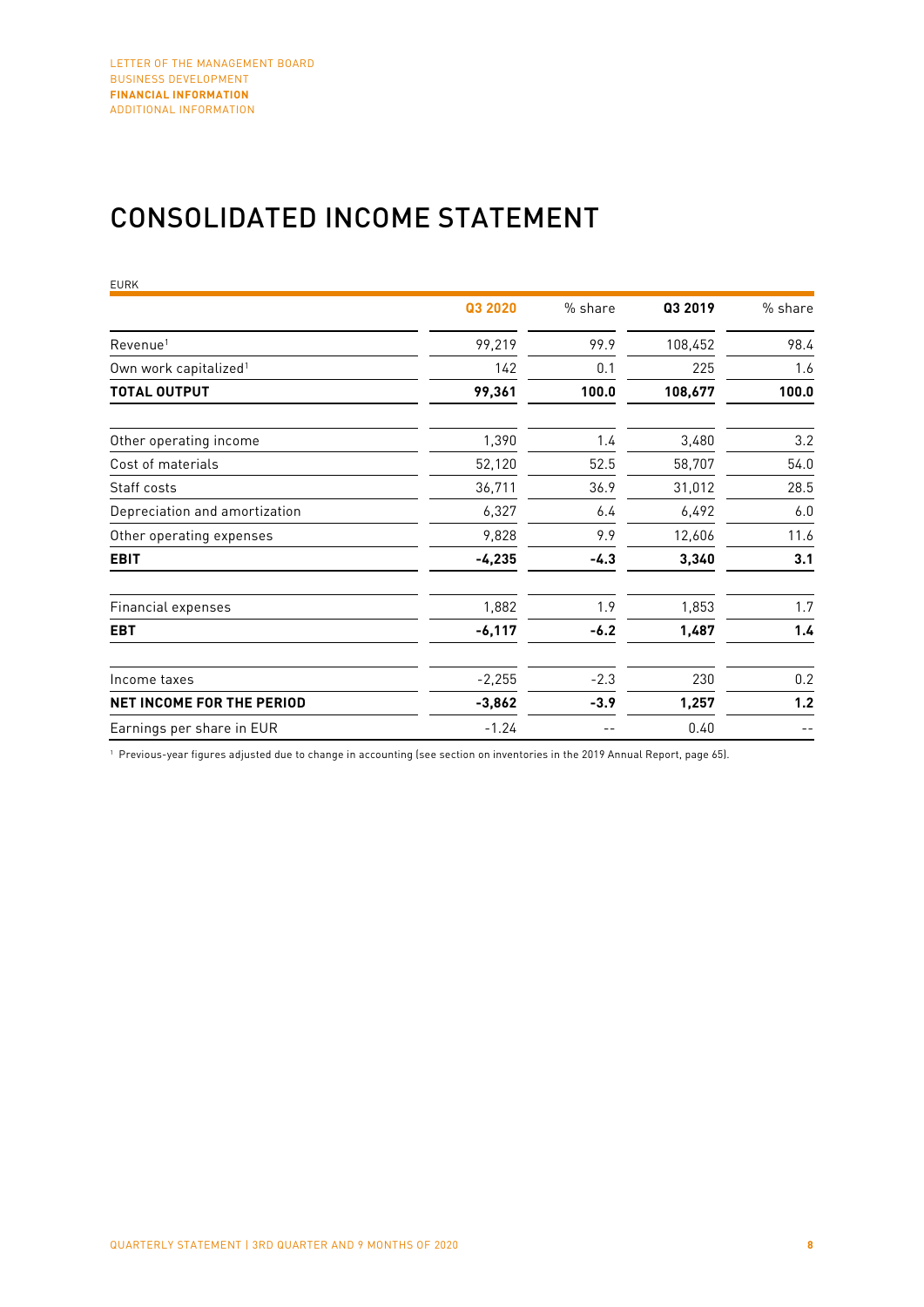### CONSOLIDATED INCOME STATEMENT

| <b>EURK</b>                       |          |         |         |         |
|-----------------------------------|----------|---------|---------|---------|
|                                   | 9M 2020  | % share | 9M 2019 | % share |
| Revenue <sup>1</sup>              | 257,379  | 99.8    | 345,324 | 101.7   |
| Own work capitalized <sup>1</sup> | 489      | 0.2     | 812     | $-1.7$  |
| <b>TOTAL OUTPUT</b>               | 257,868  | 100.0   | 346,136 | 100.0   |
| Other operating income            | 6,615    | 2.6     | 8,865   | 2.6     |
| Cost of materials                 | 133,475  | 51.8    | 187,357 | 54.1    |
| Staff costs                       | 88,573   | 34.3    | 97,128  | 28.1    |
| Depreciation and amortization     | 18,896   | 7.3     | 19,372  | 5.6     |
| Other operating expenses          | 27,887   | 10.8    | 38,023  | 11.0    |
| <b>EBIT</b>                       | $-4,348$ | $-1.7$  | 13,121  | 3.8     |
| Financial expenses                | 4,960    | 1.9     | 5,639   | 1.6     |
| <b>EBT</b>                        | $-9,308$ | $-3.6$  | 7,482   | 2.2     |
| Income taxes                      | $-2,514$ | $-1.0$  | 1,775   | 0.5     |
| <b>NET INCOME FOR THE PERIOD</b>  | $-6,794$ | $-2.6$  | 5,707   | 1.7     |
| Earnings per share in EUR         | $-2.17$  |         | 1.83    |         |

<sup>1</sup> Previous-year figures adjusted due to change in accounting (see section on inventories in the 2019 Annual Report, page 65).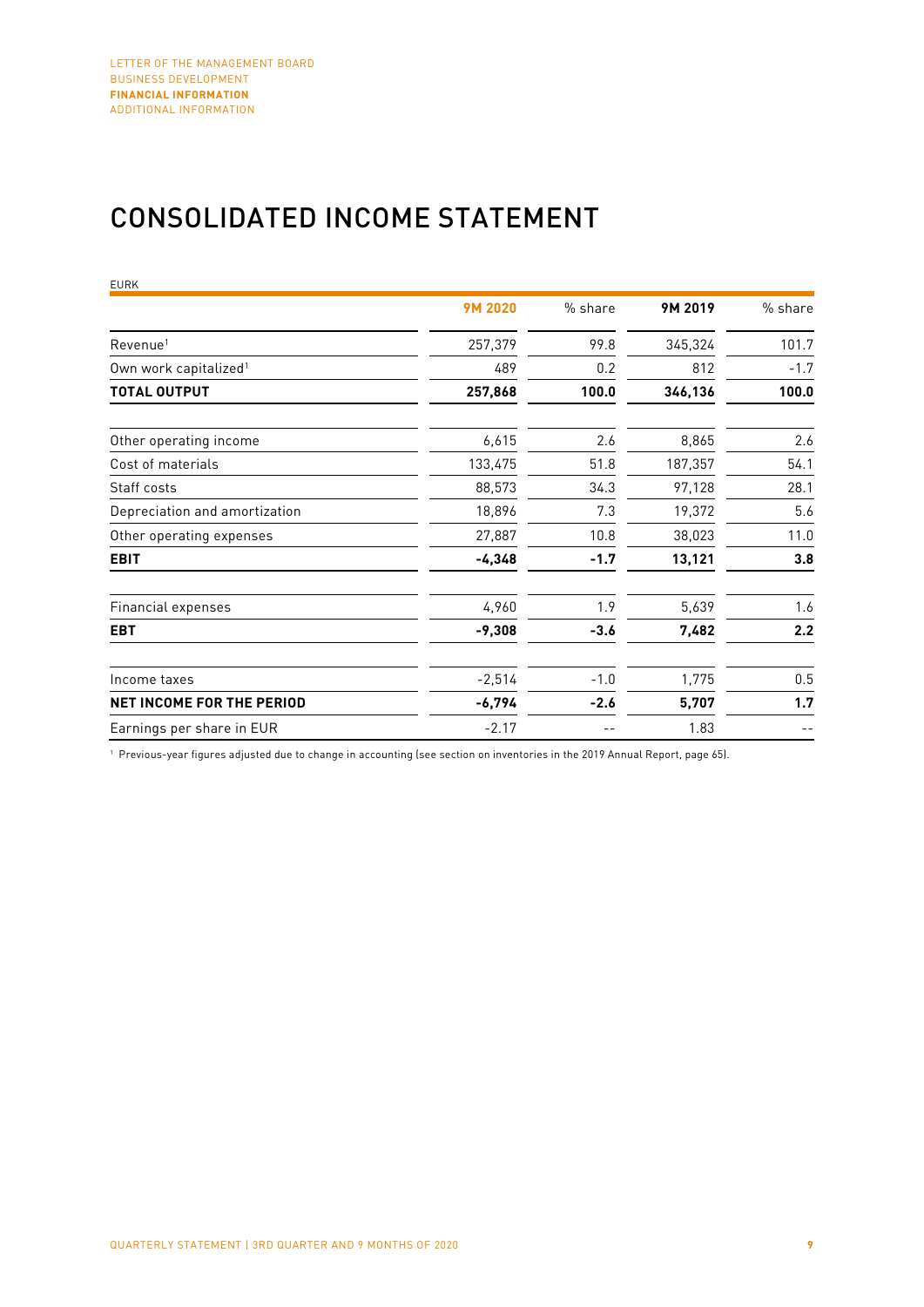### CONSOLIDATED STATEMENT OF COMPREHENSIVE INCOME

EURK **Q3 2020 Q3 2019 NET INCOME FOR THE PERIOD 1,257** Net gains from cash flow hedges 1,382 484  $\frac{388}{2}$  -141 Currency translation differences  $-1,893$  -1,633 Items that may be reclassified to profit and loss in future **-899** -1,290 Actuarial losses from defined benefit pension plans - 1997 -5,326 -5,326  $\frac{1}{4}$  Tax effect and the contract of the contract of the contract of the contract of the contract of the contract of the contract of the contract of the contract of the contract of the contract of the contract of the Items that will not be reclassified to profit and loss **-3,576 -3,812 OTHER COMPREHENSIVE INCOME AFTER TAX -4,475 -5,102 TOTAL COMPREHENSIVE INCOME AFTER TAX -8,337 -3,845**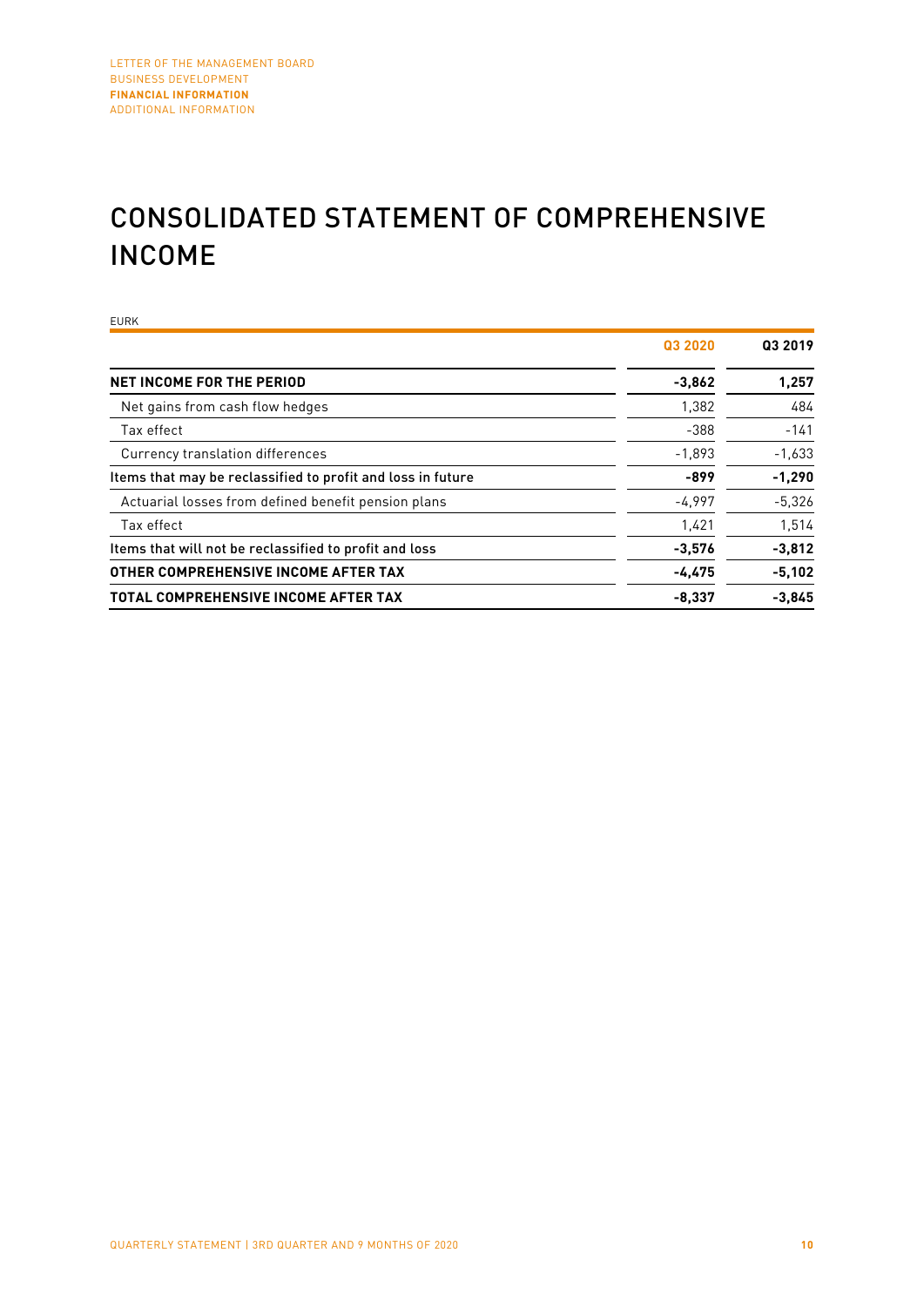### CONSOLIDATED STATEMENT OF COMPREHENSIVE INCOME

EURK **9M 2020 9M 2019 NET INCOME FOR THE PERIOD 6,794 5,707** Net losses (p/y: gains) from cash flow hedges -195 -195 339 Tax effect 58 -99 Currency translation differences  $-2,770$  540 Items that may be reclassified to profit and loss in future **1998 12,907 12,907 780** Actuarial losses from defined benefit pension plans and the state of the case of  $-2,582$  -13,184  $\frac{1}{3}$ Tax effect  $\frac{3}{4}$ Items that will not be reclassified to profit and loss **-1,848 -9,436 OTHER COMPREHENSIVE INCOME AFTER TAX -4,755 -8,656 TOTAL COMPREHENSIVE INCOME AFTER TAX -11,549 -2,949**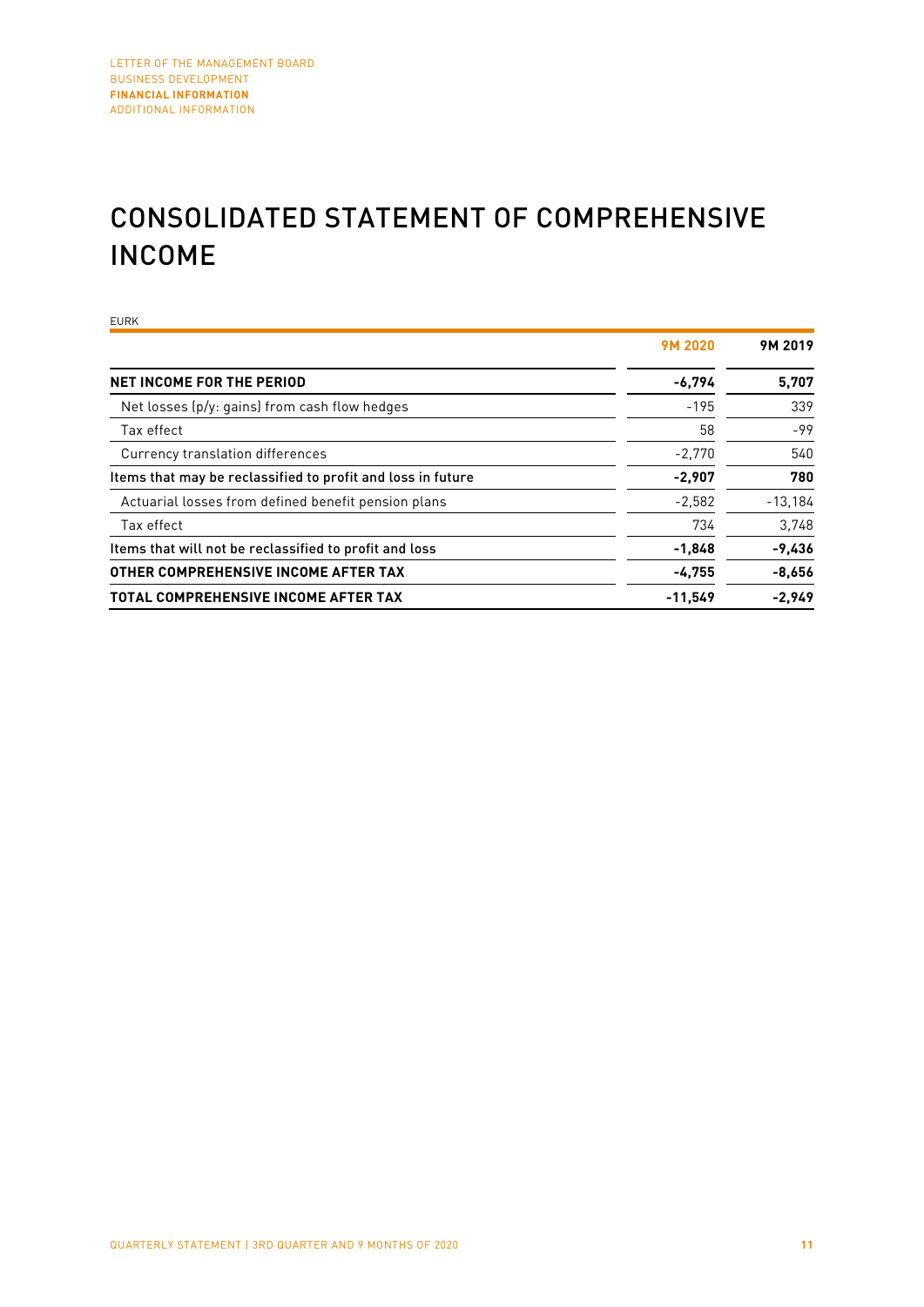### CONSOLIDATED BALANCE SHEET

### **ASSETS**

| <b>EURK</b>                             |               |               |
|-----------------------------------------|---------------|---------------|
|                                         | Sep. 30, 2020 | Dec. 31, 2019 |
| Property, plant and equipment           | 191,314       | 202,122       |
| Intangible assets                       | 10,436        | 10,691        |
| Contract assets                         | 11,377        | 16,569        |
| Deferred tax assets                     | 16,442        | 13,084        |
| <b>NON-CURRENT ASSETS</b>               | 229,569       | 242,466       |
| Inventories                             | 26,826        | 27,856        |
| Trade receivables and other receivables | 40,961        | 41,401        |
| Contract assets                         | 53,889        | 67,407        |
| Other assets                            | 9,556         | 9,252         |
| Other financial assets                  | 1,229         | 459           |
| Income tax receivables                  | 1,755         | 1,384         |
| Receivables and other assets            | 107,390       | 119,903       |
| Cash and cash equivalents               | 14,311        | 1,367         |
| <b>CURRENT ASSETS</b>                   | 148,527       | 149,126       |
| <b>TOTAL ASSETS</b>                     | 378,096       | 391,592       |

### **EQUITY AND LIABILITIES**

EURK

|                                            | Sep. 30, 2020 | Dec. 31, 2019 |
|--------------------------------------------|---------------|---------------|
| <b>EQUITY</b>                              | 106,509       | 118,058       |
| Non-current financial liabilities          | 63,847        | 89,633        |
| Provisions for pensions                    | 64,280        | 61,126        |
| Other provisions                           | 1,873         | 1,642         |
| Deferred tax liabilities                   | 829           | 1,345         |
| <b>NON-CURRENT LIABILITIES</b>             | 130,829       | 153,746       |
| Current portion of provisions for pensions | 1,678         | 1,678         |
| Current portion of other provisions        | 1,446         | 1,113         |
| Trade payables and other liabilities       | 69,610        | 60,325        |
| Other financial liabilities                | 6,383         | 12,465        |
| Current financial liabilities              | 61,641        | 44,207        |
| <b>CURRENT LIABILITIES</b>                 | 140,758       | 119,788       |
| <b>TOTAL EQUITY AND LIABILITIES</b>        | 378,096       | 391,592       |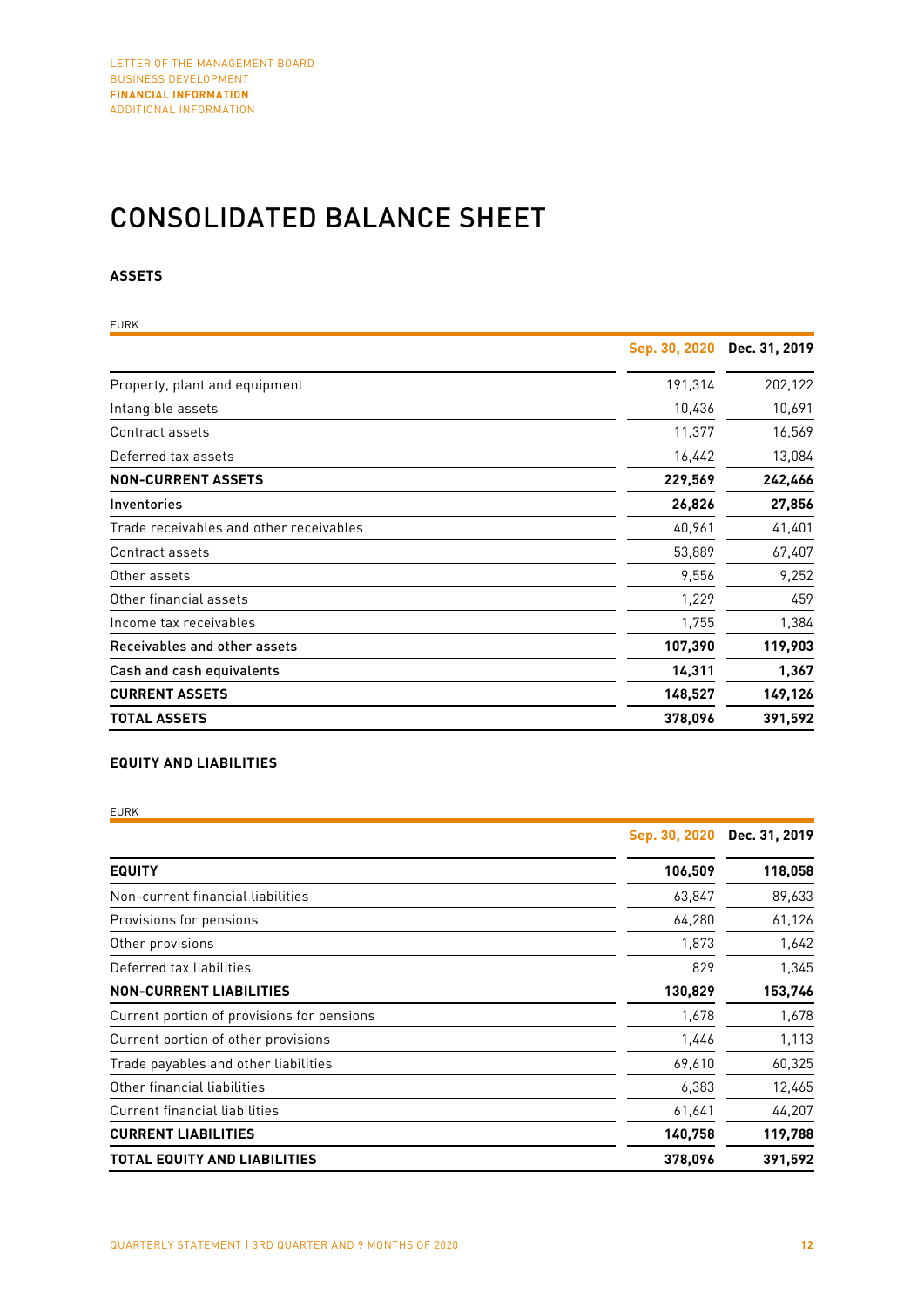### CONSOLIDATED STATEMENT OF CHANGES IN EQUITY

|                                               |                            |                            |                             |                                               | <b>Equity attributable to PWO AG shareholders</b> |                            |              |
|-----------------------------------------------|----------------------------|----------------------------|-----------------------------|-----------------------------------------------|---------------------------------------------------|----------------------------|--------------|
|                                               |                            |                            |                             |                                               |                                                   | Other reserves             |              |
|                                               | Sub-<br>scribed<br>capital | <b>Capital</b><br>reserves | <b>Retained</b><br>earnings | <b>Defined</b><br>benefit<br>pension<br>plans | <b>Currency</b><br>translation<br>differences     | <b>Cash flow</b><br>hedges | <b>Total</b> |
| <b>JANUARY 1, 2019</b>                        | 9,375                      | 37,494                     | 79,967                      | $-13,708$                                     | 1,066                                             | $-326$                     | 113,868      |
| Net income for the<br>period                  |                            |                            | 5,707                       |                                               |                                                   |                            | 5,707        |
| Other comprehensive<br>income                 |                            |                            | $\pmb{0}$                   | $-9,436$                                      | 540                                               | 240                        | $-8,656$     |
| <b>TOTAL COMPREHEN-</b><br><b>SIVE INCOME</b> | 9,375                      | 37,494                     | 85,674                      | $-23,144$                                     | 1,606                                             | -86                        | 110,919      |
| Dividend payment                              |                            |                            | $-4,219$                    |                                               |                                                   |                            | $-4,219$     |
| <b>SEPTEMBER 30, 2019</b>                     | 9,375                      | 37,494                     | 81,455                      | $-23,144$                                     | 1,606                                             | -86                        | 106,700      |
| <b>JANUARY 1, 2020</b>                        | 9,375                      | 37,494                     | 87,431                      | $-19,325$                                     | 2,127                                             | 956                        | 118,058      |
| Net income for the<br>period                  |                            |                            | $-6,794$                    |                                               |                                                   |                            | $-6,794$     |
| Other comprehensive<br>income                 |                            |                            | $\pmb{0}$                   | $-1,848$                                      | $-2,770$                                          | $-137$                     | $-4.755$     |
| <b>TOTAL COMPREHEN-</b><br><b>SIVE INCOME</b> | 9,375                      | 37,494                     | 80,637                      | $-21,173$                                     | -643                                              | 819                        | 106,509      |
| Dividend payment                              |                            |                            | 0                           |                                               |                                                   |                            | 0            |
| <b>SEPTEMBER 30, 2020</b>                     | 9,375                      | 37,494                     | 80,637                      | $-21,173$                                     | $-643$                                            | 819                        | 106,509      |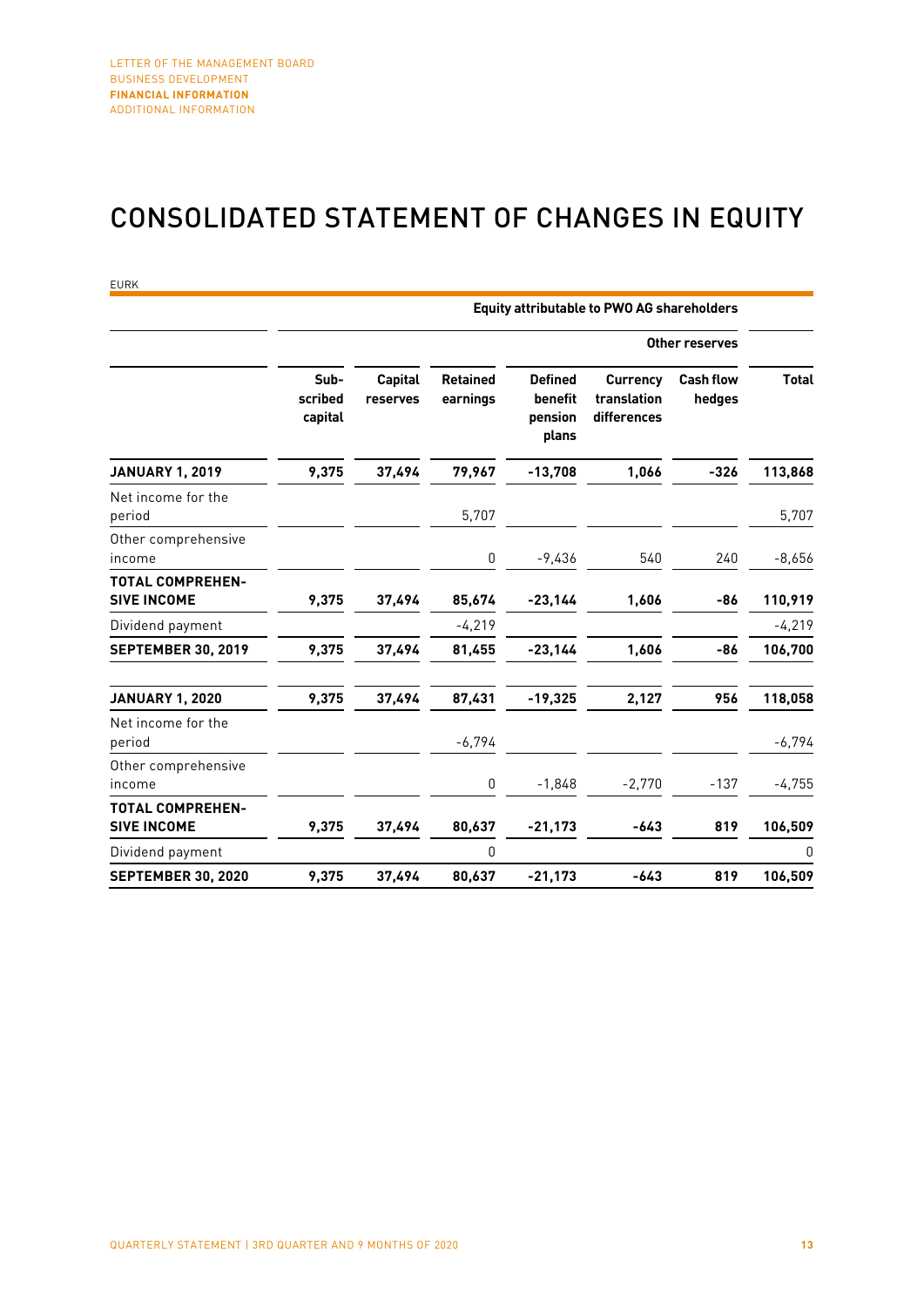### CONSOLIDATED STATEMENT OF CASH FLOWS

| <b>EURK</b>                                                                                |              |           |
|--------------------------------------------------------------------------------------------|--------------|-----------|
|                                                                                            | 9M 2020      | 9M 2019   |
| Net income for the period                                                                  | $-6,794$     | 5,707     |
| Depreciation/amortization of property, plant and equipment and intangible                  |              |           |
| assets                                                                                     | 18,896       | 19,372    |
| Income tax expense                                                                         | $-2,514$     | 1,775     |
| Interest income and expenses                                                               | 4,960        | 5,639     |
| Change in current assets <sup>1</sup>                                                      | 13,173       | 4,125     |
| Change in non-current assets <sup>1</sup>                                                  | 5,192        | 18,996    |
| Change in current liabilities (excluding financial liabilities) <sup>1</sup>               | $-6,465$     | $-16,036$ |
| Change in non-current liabilities (excluding financial liabilities)                        | 2,646        | 12,917    |
| Income taxes paid                                                                          | $-425$       | $-1,913$  |
| Other non-cash expenses                                                                    | 8,560        | $-14,353$ |
| Gains (p/y: losses) on disposal of property, plant and equipment                           | $-195$       | 219       |
| CASH FLOW FROM OPERATING ACTIVITIES                                                        | 37,034       | 36,448    |
| Proceeds from disposal of property, plant, and equipment                                   | 203          | 203       |
| Payments for investments in property, plant, and equipment                                 | $-9,496$     | $-17,062$ |
| Payments for investments in intangible assets                                              | $-481$       | $-1,075$  |
| <b>CASH FLOW FROM INVESTING ACTIVITIES</b>                                                 | $-9,774$     | $-17,934$ |
| Dividend payments                                                                          | 0            | $-4,219$  |
| Interest paid                                                                              | $-5,241$     | $-4,425$  |
| Interest received                                                                          | <sup>0</sup> | 149       |
| Proceeds from borrowings                                                                   | 12,128       | 21,823    |
| Repayment of borrowings                                                                    | $-12,811$    | $-25,001$ |
| Repayment of lease liabilities                                                             | $-3,089$     | $-3,101$  |
| <b>CASH FLOW FROM FINANCING ACTIVITIES</b>                                                 | $-9,013$     | $-14,774$ |
| Net change in cash and cash equivalents                                                    | 18,247       | 3,739     |
| Effect of exchange rates on cash and cash equivalents                                      | 90           | $-230$    |
| Cash and cash equivalents as of January 1                                                  | $-8,272$     | 6,060     |
| <b>CASH AND CASH EQUIVALENTS AS OF SEPTEMBER 30</b>                                        | 10,065       | 9,569     |
| of which cash and cash equivalents                                                         | 14,311       | 16,282    |
| of which bank borrowings due on demand that are included<br>in the Group's cash management | $-4,246$     | $-6,713$  |

<sup>1</sup> Previous-year figures adjusted due to change in accounting (see section on inventories in the 2019 Annual Report, page 65).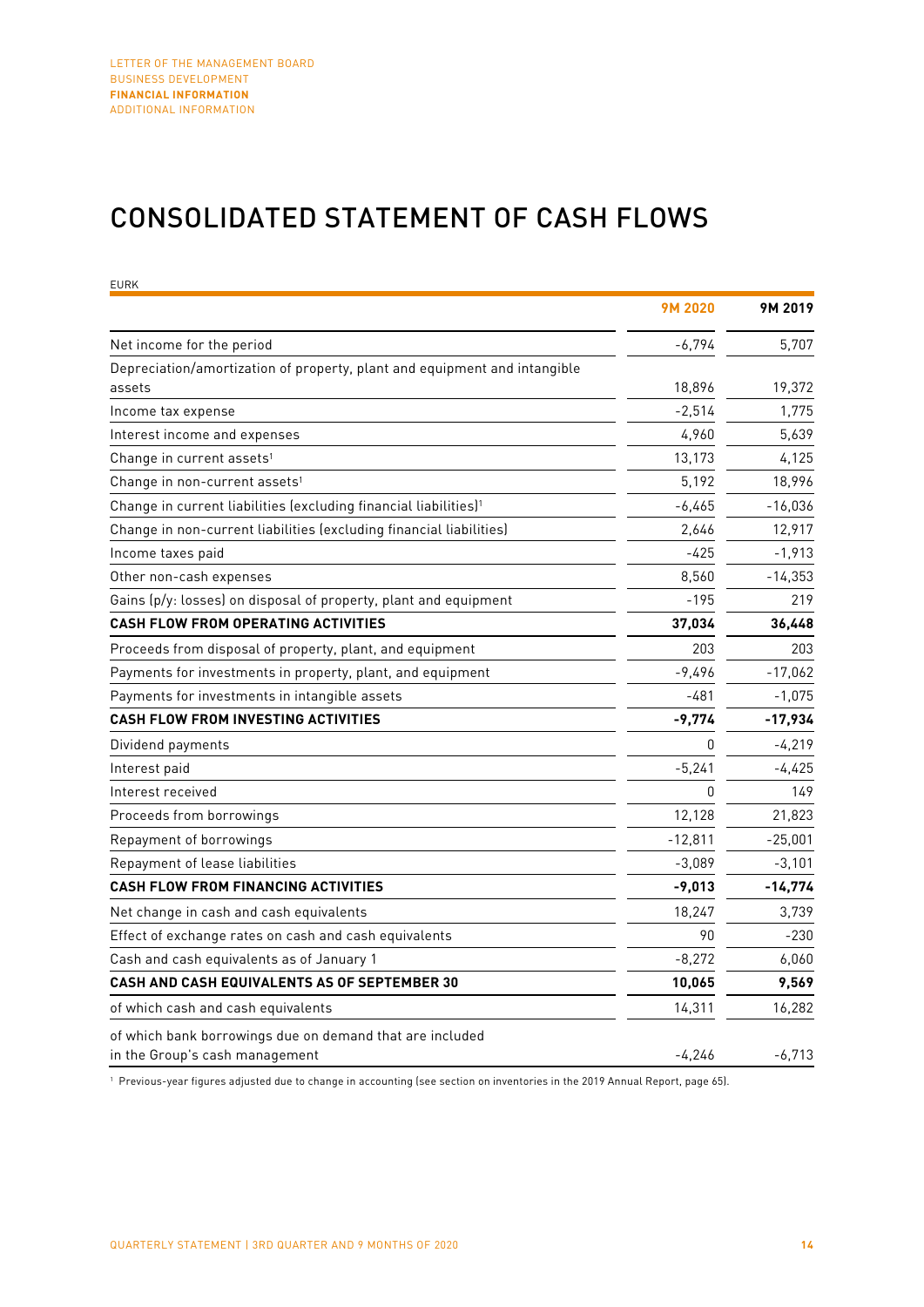### SEGMENT REPORTING

#### **SEGMENT INFORMATION BY REGION FOR THE FIRST 9 MONTHS OF 2020**

| EURK                                                         | Germany   | <b>Rest of</b> | <b>North</b>   | Asia           | Consolida-   | Group     |
|--------------------------------------------------------------|-----------|----------------|----------------|----------------|--------------|-----------|
|                                                              |           | <b>Europe</b>  | <b>America</b> |                | tion effects |           |
| Total revenue                                                | 138,039   | 43,906         | 57,849         | 29,713         | $\mathbf 0$  | 269,507   |
| Inter-segment revenue                                        | $-8,964$  | $-1,431$       | $-79$          | $-1,654$       | 0            | $-12,128$ |
| <b>EXTERNAL REVENUE</b>                                      | 129,075   | 42,475         | 57,770         | 28,059         | 0            | 257,379   |
| <b>TOTAL OUTPUT</b>                                          | 138,527   | 43,906         | 57,849         | 29,713         | $-12,127$    | 257,868   |
| Other income (aggregated)                                    | 6,976     | 395            | 1,850          | 162            | $-2,768$     | 6,615     |
| Other expenses<br>(aggregated)                               | 149,077   | 38,986         | 53,742         | 23,047         | $-14,917$    | 249,935   |
| Depreciation and<br>amortization                             | 8,998     | 3,284          | 4,614          | 2,000          | 0            | 18,896    |
| <b>EARNINGS BEFORE IN-</b><br><b>TEREST AND TAXES (EBIT)</b> | $-12,572$ | 2,031          | 1,343          | 4,828          | 22           | $-4,348$  |
| Interest income                                              | 3,936     | $\mathbf{0}$   | $\mathbf{0}$   | $\overline{2}$ | $-3,662$     | 276       |
| Interest expenses                                            | 3,999     | 788            | 2,440          | 1,671          | $-3,662$     | 5.236     |
| <b>EARNINGS BEFORE TAXES</b><br>(EBT)                        | $-12,635$ | 1,243          | $-1,097$       | 3,159          | 22           | $-9,308$  |
|                                                              |           |                |                |                |              |           |
| Income taxes                                                 | $-2,721$  | 146            | 61             | 0              | 0            | $-2,514$  |
| NET INCOME FOR THE<br><b>PERIOD</b>                          | $-9,914$  | 1,097          | $-1,158$       | 3,159          | 22           | $-6,794$  |
| Assets                                                       | 193,589   | 83,892         | 98,412         | 53,439         | $-51,236$    | 378,096   |
| of which non-current<br>$ases$ <sup>1</sup>                  | 67,804    | 57,140         | 47,967         | 28,877         | -38          | 201,750   |
| of which contract assets                                     | 34,626    | 11,652         | 22,868         | 8,760          | $-12,640$    | 65,266    |
| Liabilities                                                  | 178,966   | 33,283         | 78,398         | 61,691         | $-80,753$    | 271,585   |
| Investments                                                  | 2,487     | 933            | 6,522          | 622            | 0            | 10,564    |
| Employees (as of Sep. 30)                                    | 1,441     | 595            | 682            | 316            |              | 3,034     |

<sup>1</sup> Non-current assets do not include deferred taxes.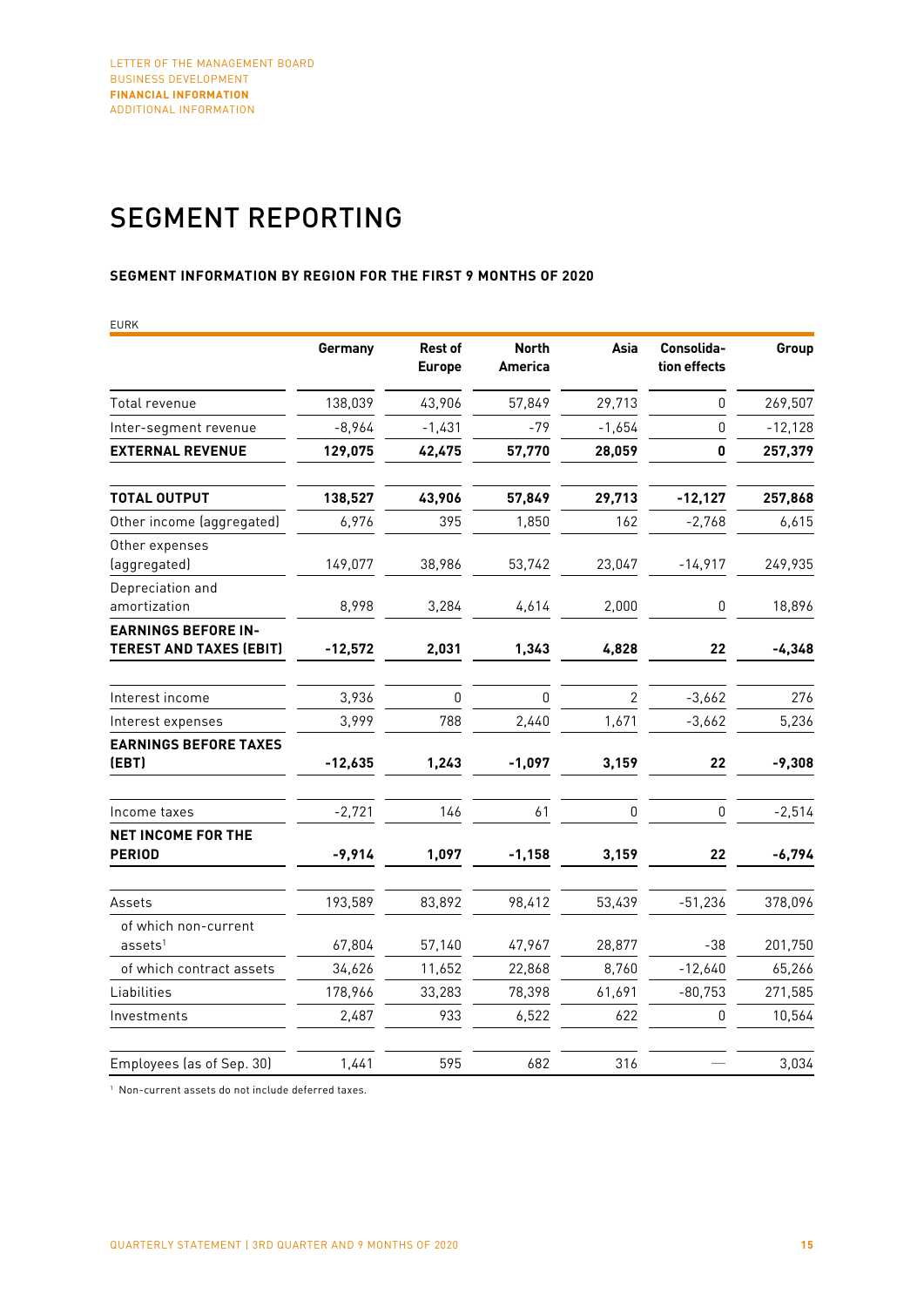### SEGMENT REPORTING

#### **SEGMENT INFORMATION BY REGION FOR THE FIRST 9 MONTHS OF 2019**

| EURK                                                         |           |                                 |                         |          |                            |            |
|--------------------------------------------------------------|-----------|---------------------------------|-------------------------|----------|----------------------------|------------|
|                                                              | Germany   | <b>Rest of</b><br><b>Europe</b> | <b>North</b><br>America | Asia     | Consolida-<br>tion effects | Group      |
| Total revenue $^{\rm 1}$                                     | 195,174   | 59,024                          | 75,984                  | 31,296   | $-49$                      | 361,429    |
| Inter-segment revenue                                        | $-11,163$ | $-1,741$                        | $-82$                   | $-3,119$ | $\mathbf{0}$               | $-16, 105$ |
| <b>EXTERNAL REVENUE</b>                                      | 184,011   | 57,283                          | 75,902                  | 28,177   | -49                        | 345,324    |
| <b>TOTAL OUTPUT</b>                                          | 195,984   | 59,024                          | 75,985                  | 31,297   | $-16,154$                  | 346,136    |
| Other income (aggregated)                                    | 8,792     | 282                             | 1,724                   | 791      | $-2,724$                   | 8,865      |
| Other expenses<br>(aggregated)                               | 190,360   | 50,658                          | 70,862                  | 28,249   | $-17,621$                  | 322,508    |
| Depreciation and<br>amortization                             | 10,687    | 3,667                           | 3,957                   | 2,241    | $-1,180$                   | 19,372     |
| <b>EARNINGS BEFORE IN-</b><br><b>TEREST AND TAXES (EBIT)</b> | 3,729     | 4,981                           | 2,890                   | 1,598    | -77                        | 13,121     |
| Interest income                                              | 3,467     | $\mathbf{0}$                    | 6                       | 3        | $-3,329$                   | 147        |
| Interest expenses                                            | 4,618     | 704                             | 2,105                   | 1,688    | $-3,329$                   | 5,786      |
| <b>EARNINGS BEFORE TAXES</b><br>(EBT)                        | 2,578     | 4,277                           | 791                     | -87      | -77                        | 7,482      |
| Income taxes                                                 | 1,490     | 232                             | 62                      | 0        | -9                         | 1,775      |
| <b>NET INCOME FOR THE</b><br><b>PERIOD</b>                   | 1,088     | 4,045                           | 729                     | -87      | $-68$                      | 5,707      |
| Assets                                                       | 213,362   | 85,346                          | 109,210                 | 57,132   | $-41,495$                  | 423,555    |
| of which non-current<br>$ases$ <sup>2</sup>                  | 74,796    | 56,170                          | 50,016                  | 31,333   | -70                        | 212,245    |
| of which contract assets <sup>1</sup>                        | 47,467    | 11,473                          | 27,492                  | 9,717    | $-1,490$                   | 94,659     |
| Liabilities                                                  | 51,796    | 32,394                          | 83,766                  | 65,073   | 83,826                     | 316,855    |
| Investments                                                  | 9,940     | 6,195                           | 5,324                   | 2,466    | 0                          | 23,925     |
| Employees (as of Sep. 30)                                    | 1,586     | 635                             | 724                     | 321      |                            | 3,266      |

<sup>1</sup> Previous-year figures adjusted due to change in accounting (see section on inventories in the 2019 Annual Report, page 65).

<sup>2</sup> Non-current assets do not include deferred taxes.